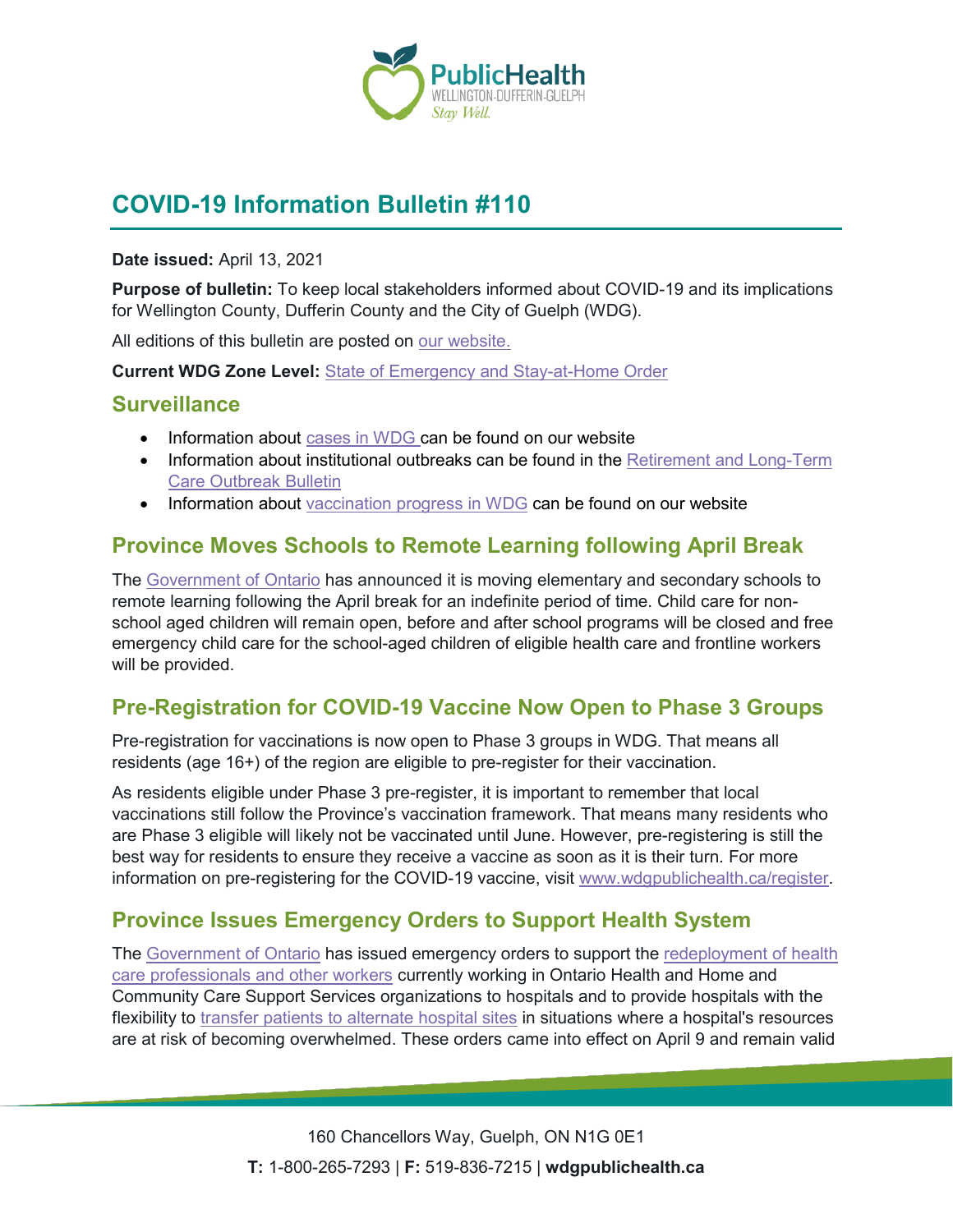

for 14 days unless revoked or extended in accordance with the *Emergency Management and Civil Protection Act*.

Effective Monday, April 12, 2021, Ontario Health has also instructed hospitals to ramp down all elective surgeries and non-urgent activities in order to preserve critical care and human resource capacity.

#### **Announcements and Changes to Services**

- On April 13, the [Government of Ontario](https://news.ontario.ca/en/release/61124/ontarios-covid-19-vaccination-strategy-targets-high-risk-neighbourhoods) announced it is rolling out vaccines to "hot spot" regions across the province as part of Phase Two of the COVID-19 vaccine distribution plan.
- On April 11, the [Government of Ontario](https://news.ontario.ca/en/release/61096/ontario-expands-covid-19-vaccination-locations-to-more-pharmacies) announced it is increasing capacity in its COVID-19 vaccine rollout with the addition of over 700 pharmacies across the province.
- On April 8, the [Government of Ontario](https://news.ontario.ca/en/release/61065/federal-government-extends-support-for-long-term-care-and-retirement-homes-in-ontario) announced that the Government of Canada is extending the support of the Canadian Red Cross in select long-term care and retirement homes in Ontario.

### **Additional Resources**

- WDGPH's [COVID-19 Vaccine Bulletin #18](https://www.wdgpublichealth.ca/sites/default/files/wdgph_covid-19_vaccine_bulletin_18_april_12_2021.pdf) (April 12)
- PHAC's At Home: Using Ventilation and Filtration to Reduce the Risk of Aerosol [Transmission of COVID-19](https://www.canada.ca/en/public-health/services/diseases/2019-novel-coronavirus-infection/guidance-documents/guide-home-ventilation-covid-19-pandemic.html) (April 12)
- PHAC's [Using Ventilation and Filtration to Reduce Aerosol Transmission of COVID-19 in](https://www.canada.ca/en/public-health/services/diseases/2019-novel-coronavirus-infection/guidance-documents/guide-ltch-ventilation-covid-19-pandemic.html) [Long-term Care Homes](https://www.canada.ca/en/public-health/services/diseases/2019-novel-coronavirus-infection/guidance-documents/guide-ltch-ventilation-covid-19-pandemic.html) (April 12)
- PHO's [COVID-19 Real-World Vaccine Effectiveness: What we Know so Far](https://www.publichealthontario.ca/-/media/documents/ncov/covid-wwksf/2021/04/wwksf-vaccine-effectiveness.pdf?la=en) (published April 12)
- PHAC's Entering Canada by [Land During COVID-19](https://www.canada.ca/en/public-health/services/diseases/2019-novel-coronavirus-infection/awareness-resources/entering-canada-covid-19-land.html) (April 9)
- PHAC's [Entering Canada by Air During COVID-19](https://www.canada.ca/en/public-health/services/diseases/2019-novel-coronavirus-infection/awareness-resources/entering-canada-covid-19.html) (April 9)
- PHO's Interim Guidance for Infection Prevention and Control of SARS-CoV-2 Variants of [Concern for Health Care Settings](https://www.publichealthontario.ca/-/media/documents/ncov/voc/2021/02/pidac-interim-guidance-sars-cov-2-variants.pdf?la=en) (updated April 6)
- Canadian Muslim COVID-19 Task Force's [COVID-19 and Ramandan](https://www.cmcovidtf.com/infographics) Resources

# **Contact Information for Additional Support**

#### **WDGPH COVID-19 Call Centre**

For health-related questions, including symptoms, close contacts or travel:

- o Call 519-822-2715 ext. 7006
- $\circ$  Available Monday Friday from 9:00 a.m. 4:00 p.m.

For non-health related questions, including business or workplace concerns, social distancing/face covering questions or non-emergency reporting questions:

- $O_{\odot}$  Call 519-822-2715 ext. 4020
- $\circ$  Available Monday Friday from 9:00 a.m. 4:00 p.m.

### **2 of 3**